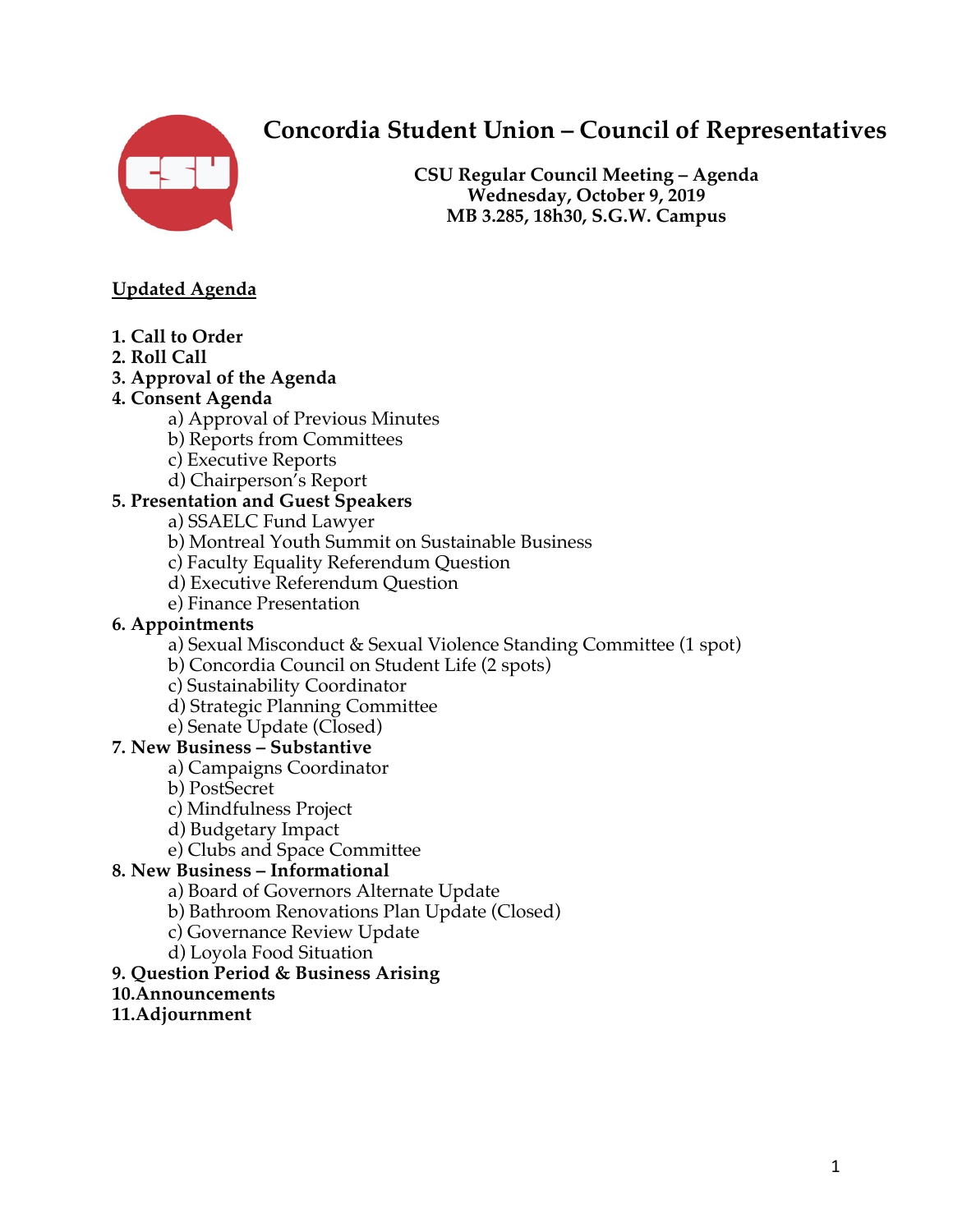# **1. CALL TO ORDER**

Meeting is called to order at **1852h**.

**We would like to begin by acknowledging that Concordia University is located on unceded Indigenous lands. The Kanien'kehá:ka(Ga-niyen-gé-haa-ga) Nation is recognized as the custodians of the lands and waters on which we gather today. TiohEá:ke(jo-jya-gé)/Montreal is historically known as a gathering place for many First Nations. Today, it is home to a diverse population of Indigenous and other peoples. We respect the continued connections with the past, present, and future in our ongoing relationships with Indigenous and other peoples within the Montreal community.** 

# **2. ROLL CALL**

**Council Chairperson:** Caitlin Robinson **Council Minute Keeper:** S Shivaane

**Executives present for the meeting were**: Patrick Quinn (Academic & Advocacy Coordinator), Isaiah Joyner (External & Mobilization Coordinator), Désirée Blizzard (Finance Coordinator), Christopher Kalafatidis (General Coordinator), Marin Algattus (Internal Affairs Coordinator), Celeste-Melize Ferrus (Loyola Coordinator), Eduardo Malorni (Student Life Coordinator).

**Councilors present for the meeting were:** Hannah Jamet-Lange (Arts & Science), Christiane Sakr (Arts & Science), Ahmadou Sakho (Arts & Science), Elias Huckel-Fidalgo (Arts & Science), Maha Siddiqui (Arts & Science), Victoria Pesce (John Molson School of Business), James Hanna (Gina Cody School of Engineering & Computer Science), Salman Fahim Syed (Gina Cody School of Engineering & Computer Science), Elizabeth Tasong (Arts & Science), Esther Morand (Arts & Science), Naomi Barney Purdie (Arts & Science), Lindsay Surerus (Arts & Science), Jarrad Haas (Fine Arts)

#### **Executives absent for the meeting were:** -

**Councilors absent for the meeting were:** Nicholas Hamel (Arts & Science), Leigh Kusaj (Arts & Science), Amman Houara (Arts & Science), Arad Andrew Banis (John Molson School of Business)

**Jarrad Haas** moves to excuse absent councilors. Seconded by **Salman Fahim Syed**.

**Chairperson:** After receiving some complaints on council efficiency, I will be limiting agenda points to 20 minutes each, and each speaker to two minutes. Don't repeat yourselves. Meetings should be run more efficiently. Reflect on whether you've ever changed your mind based on what your fellow councilor or executives have said. If not, we can just go into a vote. Also, send me documents on time for me to review. You can send me your documents along with 1-2 sentences informational about your points so council can better prepare.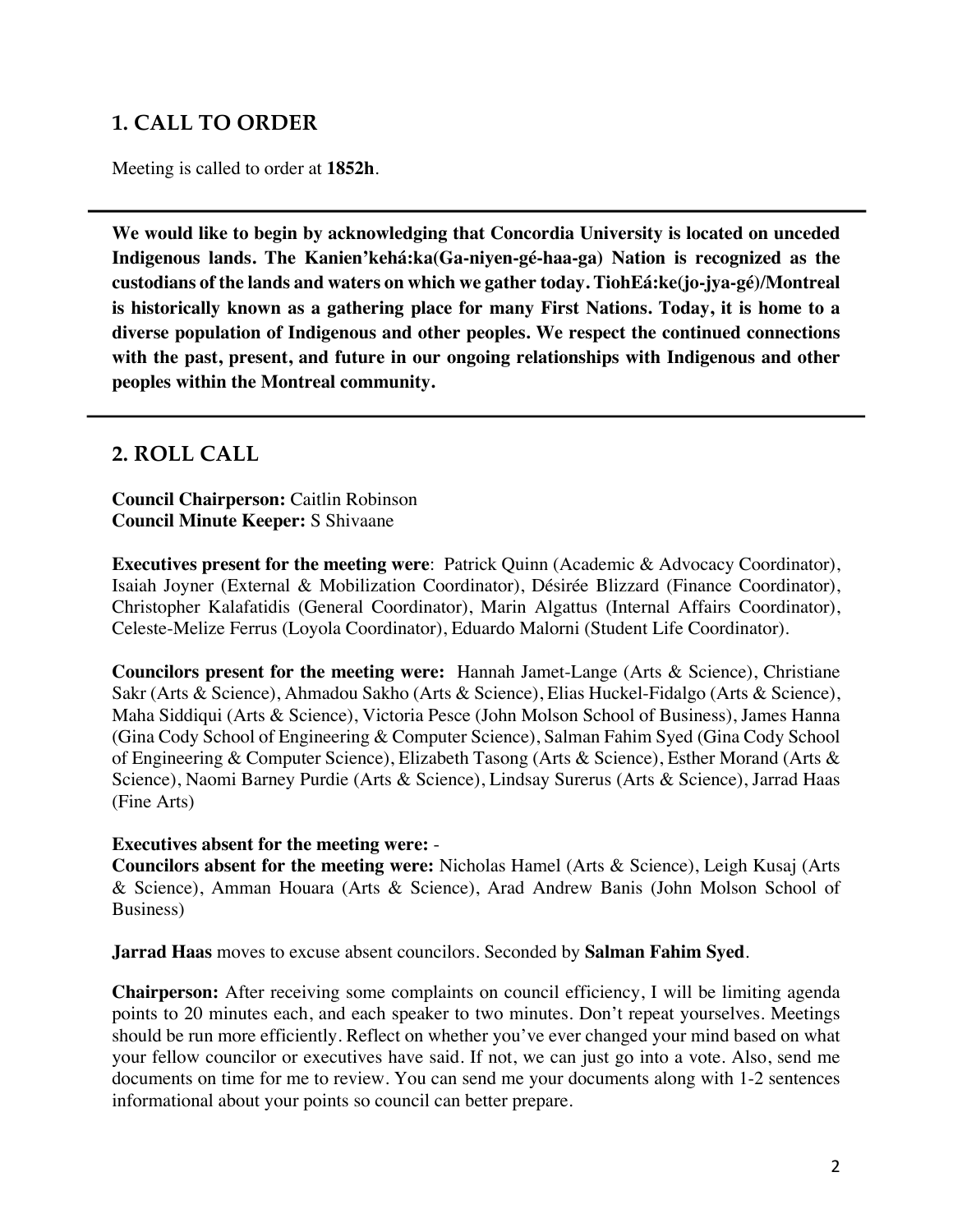# **3. APPROVAL OF AGENDA**

**Elias Huckel-Fidalgo** moves to add two motions for the Mindfulness Project and Budgetary Impact.

**Hannah Jamet-Lange** moves to place Campaigns Coordinator point as far up as possible.

**Maha Siddiqui** moves to place tabled points from last meeting as far up as possible.

**Celeste-Melize Ferrus** moves to add Loyola Food Situation under Informational.

**Chris Kalafatidis** moves to place Presentation and Guest Speakers after Campaigns Coordinator.

Patrick Quinn moves to add Finance Presentation.

There is a motion to approve the agenda. Seconded by **Naomi Barney Purdie**. *Agenda approved.* 

# **5. PRESENTATION AND GUEST SPEAKERS**

## **a) SSAELC Fund Lawyer**

**Chris Kalafatidis:** I sent Council the CV of a potential lawyer. We could either move to take 5 minutes to read it and then vote or we could table it to another time. I recommend the former.

**Maha Siddiqui:** Is this our only candidate? And have you interviewed them?

**Chris Kalafatidis:** We conducted a phone interview with him and two others. We decided this was the best candidate out of the three of them.

**James Hanna:** Do we need to go into closed session to read the document?

**Chairperson:** We do. Can we do all the closed sessions points at the end? We'll come back to this later.

## **8. NEW BUSINESS – INFORMATIONAL**

#### **a) Board of Governors Alternate Update**

**Chris Kalafatidis:** A motion we passed stated that we needed to pick three candidates and bring them to council. We didn't have access to the minutes then, so we weren't aware about that. Hence, we picked one and sent the rest rejection letters. The candidate we did pick is excellent. We wanted to inform council of this development.

## **c) Governance Review Update**

**Patrick Quinn:** Once the fee levy updates are done, I have the intention of putting this on hold to make sure it's done right, and that Policy Committee is alright with this.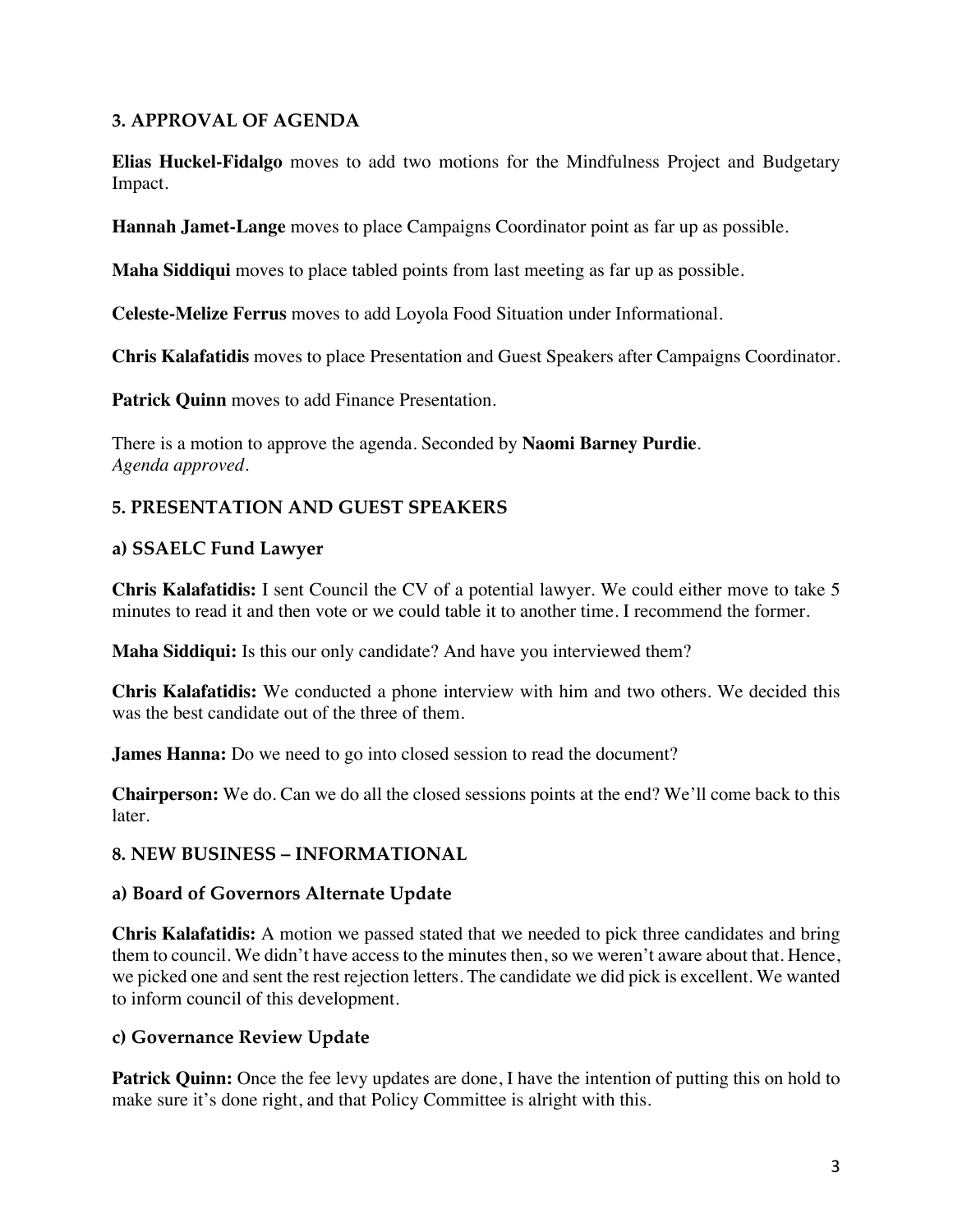**James Hanna:** If the fee levy is taking so much time, I'm questioning why it's the job of Policy to do that work. Shouldn't we create an ad-hoc committee that specifically goes over fee levy questions?

**Patrick Quinn:** I appreciate that sentiment. In the draft I made, there is an intention to do just that. But right now, it's too late. I agree with James, but we can't do that right now.

**James Hanna:** I would like to motion to create an ad-hoc committee for fee levy organisations whose mandate is to review all future additions. There would be four members, one student-atlarge and one executive.

**Patrick Quinn** moves to table this to the next meeting. Seconded by **Elizabeth Tasong**.

# **7. NEW BUSINESS – SUBSTANTIVE**

# **a) Campaigns Coordinator**

**Hannah Jamet-Lange** presents the following motion. Seconded by **Maha Siddiqui**.

*WHEREAS* the executive has decided on changing parts of the description and requirements for the Campaigns Coordinator position,

*WHEREAS* the Campaigns Coordinator gave in their resignation over two months in advance, but the executive did not handle this issue in an appropriate time frame,

*WHEREAS* this motion is in the spirit of alleviating the executive's workload and promoting closer cooperation between the council and the executive,

*WHEREAS* the Hiring Committee for regular full-time position is made up of "two (2) voting representatives of the employer and two (2) voting union delegates" but it is not specified whether the representatives of the employer have to be executives,

**BE IT RESOLVED THAT** one of the two spots for representatives of the employer on the hiring committee for the campaigns coordinator position be filled by a councilor,

*BE IT FURTHER RESOLVED THAT* Council decide on who this councilor shall be.

**Hannah Jamet-Lange:** The current Campaigns Coordinator gave their resignation over 2 months ago. It was only formally dealt with on September 20. This should've been dealt with in the appropriate time frame. Councilors should sit on this committee to get it done. It would also take some work off executives. It is also bad that the current Campaigns Coordinator was not talked to about the change in this position.

**Patrick Quinn:** POI did everyone read the email from CUPE.

**Celeste-Melize Ferrus:** During the council retreat, our lawyers told us it wasn't the role of the Board of Governors to deal with workplace micromanagement. I don't think it's within council's right to tell us who we should or should not hire.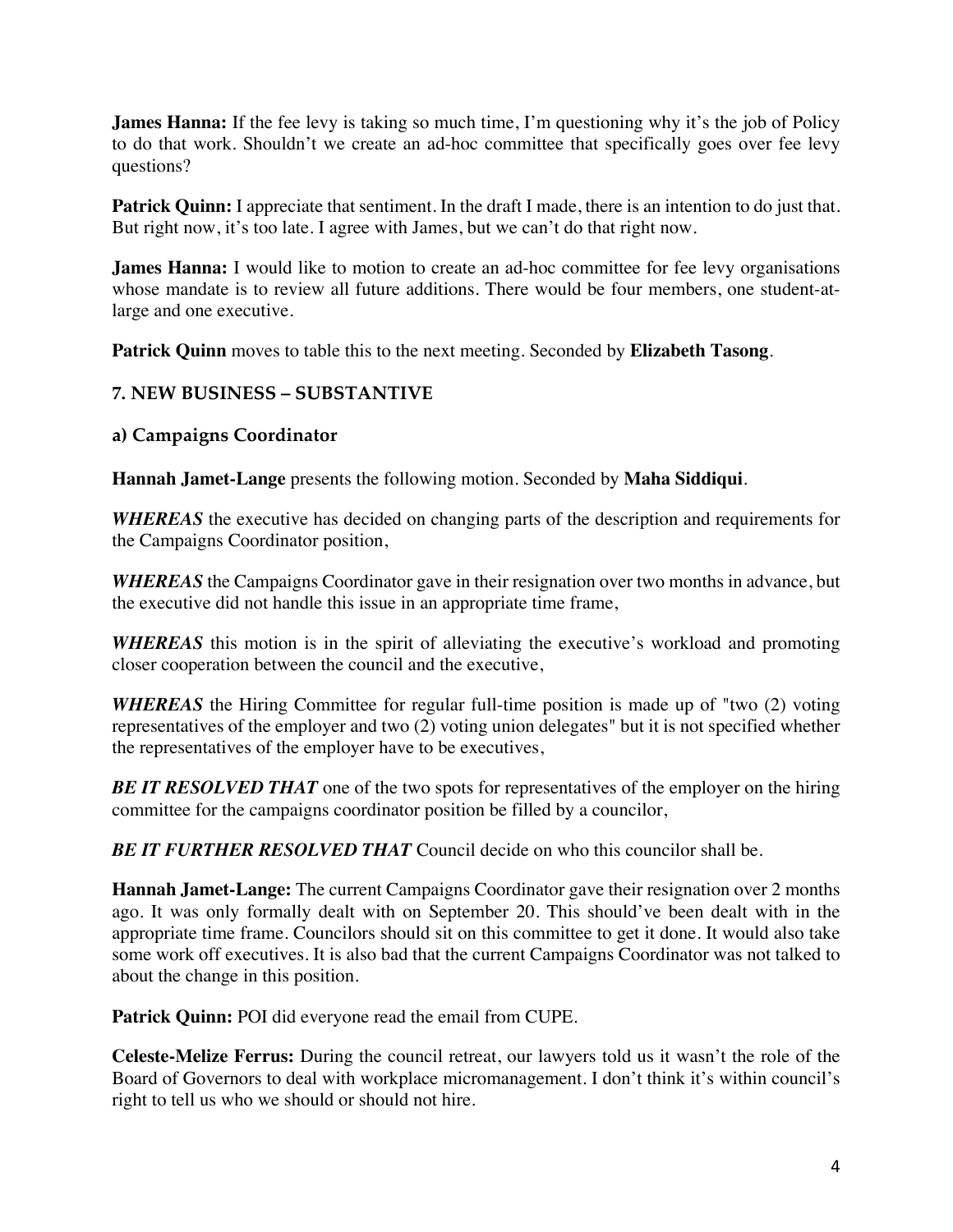**Patrick Quinn** moves to table this motion indefinitely. Seconded by **Marin Algattus**.

**Patrick Quinn:** This is not the place to discuss this. It's not the place of council to meddle in hiring affairs. This is not something that should be passed. It sets a bad precedent. Council stepping in should only be in the worst-case scenario.

**Hannah Jamet-Lange:** I agree that usually, we should not get involved. But for this, I think it's important. We didn't handle this issue within the appropriate timeframe. This has legal consequences. Our lawyers told us that council could step in if there's the potential for legal ramifications.

**Ahmadou Sakho:** Shouldn't we go into closed session? This involves internal matters.

Seconded by **Salman Fahim Syed**.

There is a motion for Irmak to stay in the room for the closed session. Seconded by **Elizabeth Tasong**.

*Council moves into closed session.* 

*Council moves out of closed session*

**James Hanna** moves to ratify closed sessions vote. Seconded.

*Motion to have a councilor on Hiring Committee has failed.* 

## **5. PRESENTATION AND GUEST SPEAKERS**

#### **b) Montreal Youth Summit on Sustainable Business**

**Marcus and Oliver:** This is a conference which would be a collaboration between three universities – McGill, Concordia and HEC. We aim to bring together three communities that usually work in isolation. We want to gather youth and bridge those gaps. At the end of the day, these topics go beyond the private sector; You cannot talk about sustainability without talking about systemic change and that goes beyond greenwashing, and beyond the stereotypes about sustainability in business. We see value in bringing students of different schools and disciplines, to engage networking and interactions amongst various faculties. We received \$3000 from the Dean of Student Life. We are asking the CSU for \$23, 000. Any surplus we made would go to Climate Action. We aim to plant trees to produce a carbon offset from the transportation of speakers from out of province. This conference would come at a good time to harness the climate strike enthusiasm and put that towards other sustainability goals.

**Celeste-Melize Ferrus:** Did you apply for CCSL? Or SAF? Or SMU? Or UDEMs? Or JMSB?

**Maria:** Not yet. We're going to look into it. Our plan is to ask them and apply for various things based on what we get here.

**Celeste-Melize Ferrus:** Why is the CSU being asked for more than ⅓ of the money needed?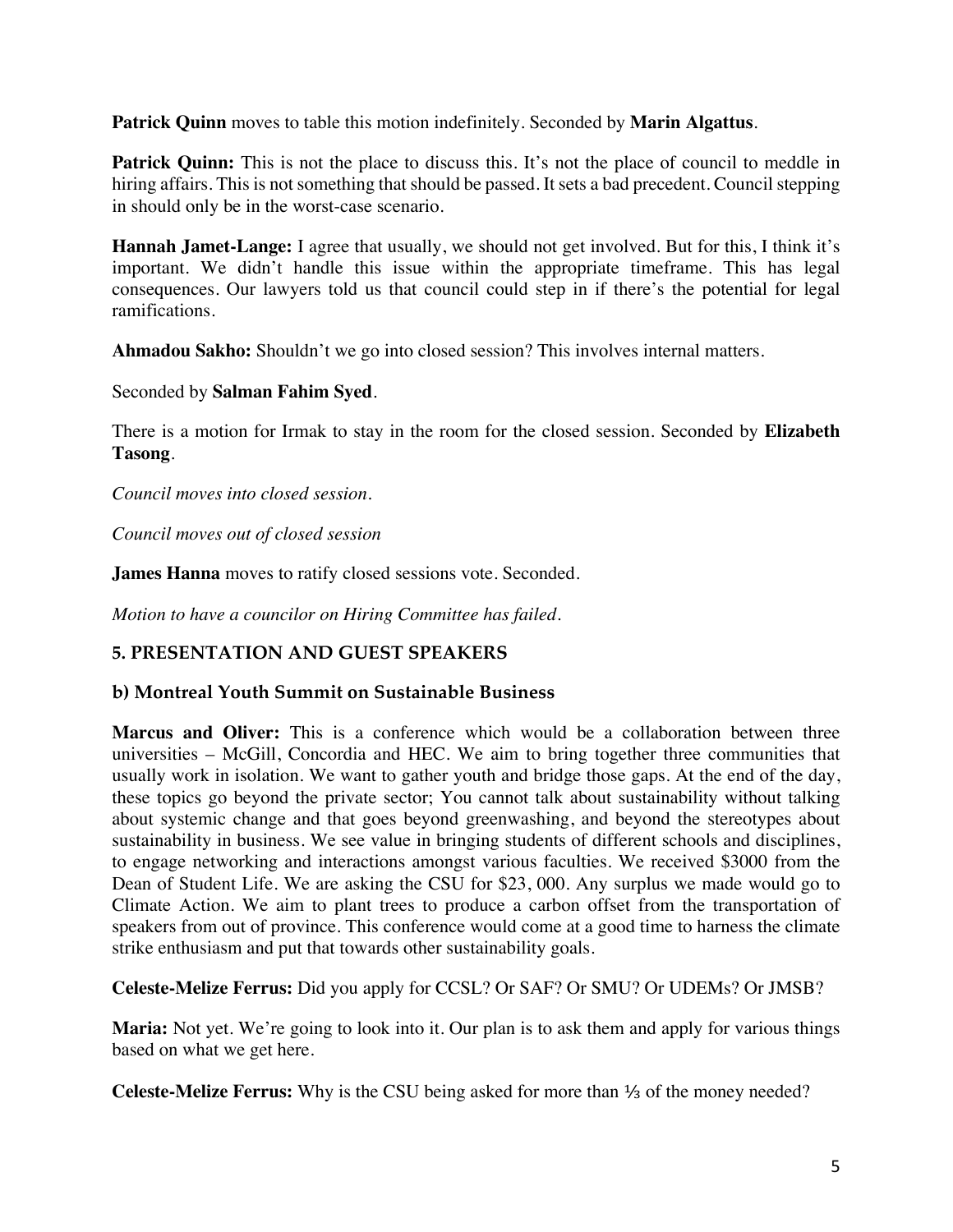**Maria:** We figured it fits your campaign best and it would be a good collaboration.

**Celeste-Melize Ferrus:** Do you know where you want the money to come out of from our budget?

**Maria:** No, we leave that to you to decide.

**Celeste-Melize Ferrus:** Would we be able to get the surplus money, seeing as we would be giving you the largest amount of money?

**Maria:** Absolutely.

**Marcus:** You could also definitely get a say as to where the surplus money would go.

**Celeste-Melize Ferrus:** What could the CSU get to balance out the large sum of money.

**Maria:** You would be presented as our lead sponsor. Part of the conference is a recruitment fair so you could also get priority in networking.

**Naomi Barney Purdie:** Were you planning on asking the McGill Student Union for money?

**Oliver:** As a McGill student, I have no sense of this level of engagement for this topic at McGill. So, currently, no.

**Elizabeth Tasong:** This is definitely in line with our main campaign. I'm wondering about past applications you've put in. The conference is in January. Were there other places you applied to that weren't in the slides?

**Maria:** Our main approach was to get government grants but we're not able to apply because we're not registered as an organisation. We're not eligible for a lot of grants.

**Lindsay Surerus:** Have you done this sort of conference before?

**Oliver:** We've done similar conferences but as separate institutions.

**Lindsay Surerus:** Are you just having it be exclusive to the students of the three universities?

**Marcus:** 375 tickets would be set aside for students. We're also aiming to limit tickets to each school for proportionate representation. It would be around 75 tickets to Concordia to McGill, etc. Our main target is students, but there will other VIPs and public communities there.

**Maha Siddiqui:** This budget isn't detailed enough. Do you have a more detailed budget that we could look at?

**Holly:** We could send you our more detailed budget.

**Maha Siddiqui:** It would be great for you to send those documents now for us to be able to make a decision.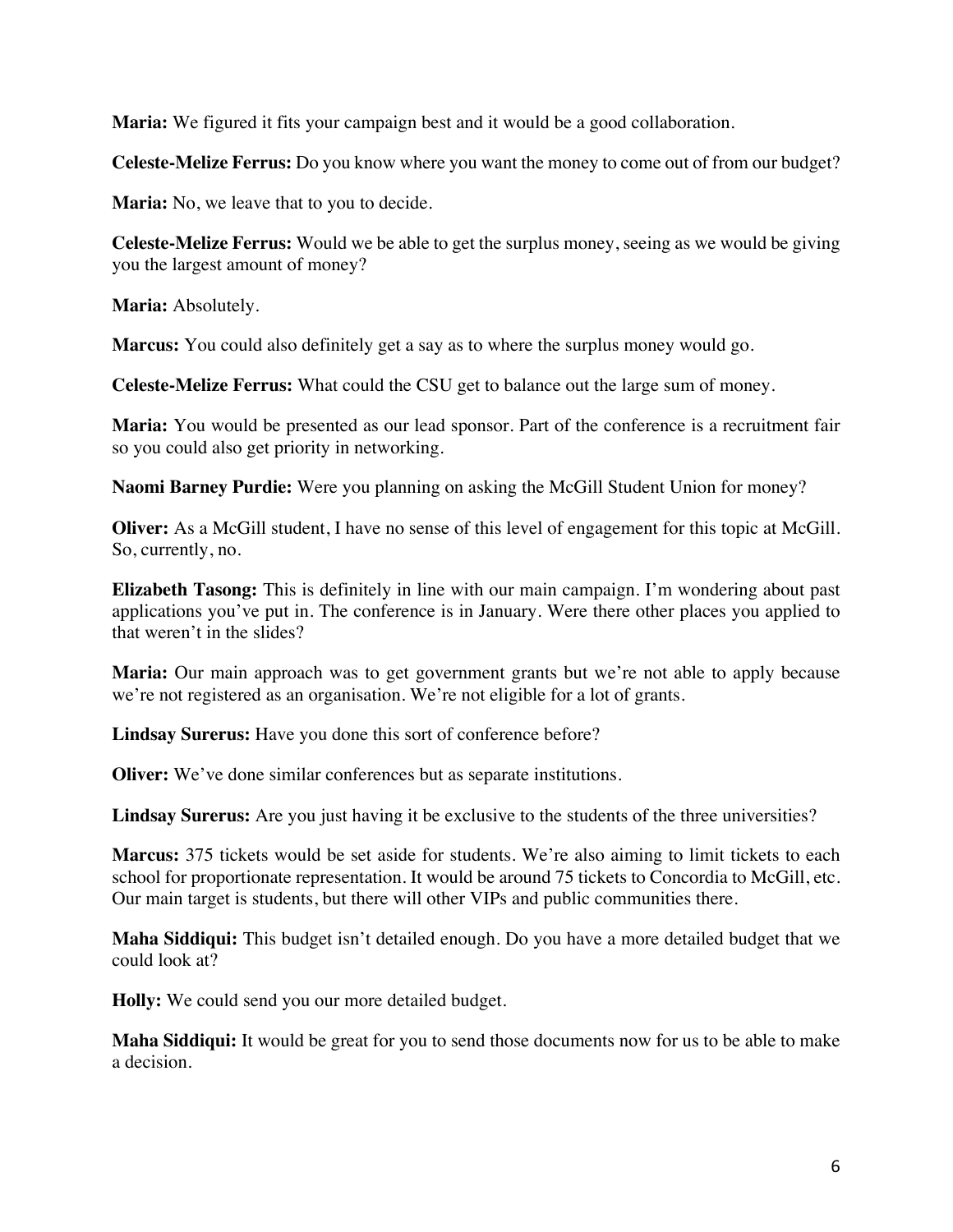**Esther Morand:** How accessible is the location? Do you have a translator for people hard of hearing?

**Hugo:** The location is accessible for people with wheelchairs. There are no translators.

**Marcus:** If we had the funding, we would definitely want to do that. For the services provided, the tickets are priced fairly for students. So, it should be accessible for low-income students, as well.

**Esther Morand:** What's internal funding?

**Maria:** Funding from the school.

**Hannah Jamet-Lange:** I don't know where we would get that money from because we also have limited funds. It's important to not rely on just one source, so maybe you could apply to other places like SAF. And also, from other universities because there's big climate justice energy everywhere. McGill has an LPSU committee, as well. I also believe that ASL is important. Is there any way people who can't afford that ticket price may still be able to go?

**Maria:** We're looking at a mechanism where JMSB students can get reimbursed for the ticket.

**James Hanna:** There's a general understanding that we want to fund you, but we don't know how. I think External Committee can pitch in some money for this. You could apply to External Committee for that. You could apply to CAF, External, Sustainability, etc.

**Chris Kalafatidis** moves to refer this to Finance Committee. Seconded by **Ahmadou Sakho**. There are oppositions.

**Esther Morand** moves to extend agenda point by 10 minutes. Seconded by **Marin Algattus**.

**Désirée Blizzard:** At our last FinComm meeting, we tried to find money for the Mindfulness Project. Can we discuss where the money would come from? Because while referring finance matters to FinComm is our job, it's a tedious project and forces the organisations to wait.

**Elizabeth Tasong:** The best thing you can do is to apply to the committees that can give out funding directly. We can give you a list. There are a lot of committees under us that have the lines to give out money monthly. It should go quicker for you.

**Maria:** Should we break down the budget according to committees?

**Elizabeth Tasong:** Yes. If you have that panel for women, for example, and if it benefits BIPOC women, the BIPOC committee could give you money for that.

**Naomi Barney Purdie** calls to question. Seconded by **Elizabeth Tasong**. There are oppositions.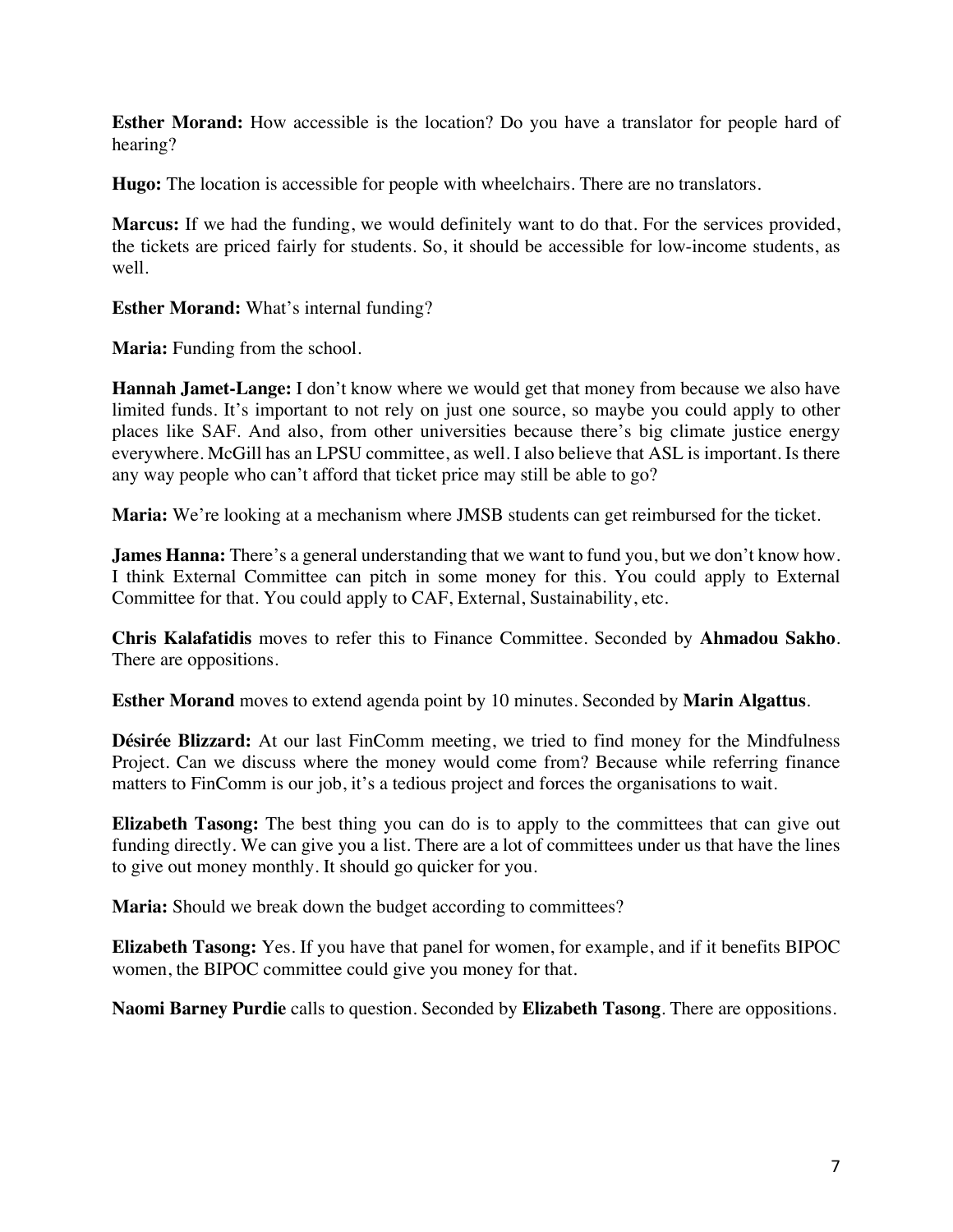**VOTE** (for calling to action) For: 6 Opposed: 3 Abstentions: 1 *Motion passes.*

**VOTE** (to refer to Fincomm) For: 0 Opposed: 11 Abstentions: 0 *Motion fails.* 

**Marin Algattus:** You requested for us to be the biggest sponsorships and that with this, we would be a partner. Being attached to CSU might make it easier for you to apply for government grants. To councilors, I think we've previously presented a precedent to use Endowment Fund for conferences, so someone could move to do that.

**Maha Siddiqui:** There's no question that we want to fund this but exactly how much money we can grant and where that money comes from is still the question. Once we have a detailed budget line and once we understand what being a sponsor would entail, we could better decide. If all councilors could have access to that document, this would go quicker.

**Isaiah Joyner:** They're coming here to ask the CSU to consider working closely with them, handin-hand. This would be similar to Woodnote or the HIVE. If we go towards funding them by separate committees, it would limit them to a couple thousand dollars per committee.

**Désirée Blizzard** moves to add 5 minutes to agenda point.

**Esther Morand:** Are you paid?

**Oliver:** I'd love to be paid but this is on a volunteer-basis.

**James Hanna:** We could create specialised fee levy for conferences, speakers, etc. An optional fee levy maybe so we could have an established budget for this.

**Désirée Blizzard:** You had 3 sponsors? How much are you getting from them?

**Marcus:** \$11, 000.

**Maria:** We wanted to see how we would get with sponsors before asking other bodies for money. I don't want it to look like we haven't done our work. We have.

**Elias Huckel-Fidalgo** moves table this point to until we get more detailed funding. Seconded by **Salman Fahim Syed**.

*Motion passes.*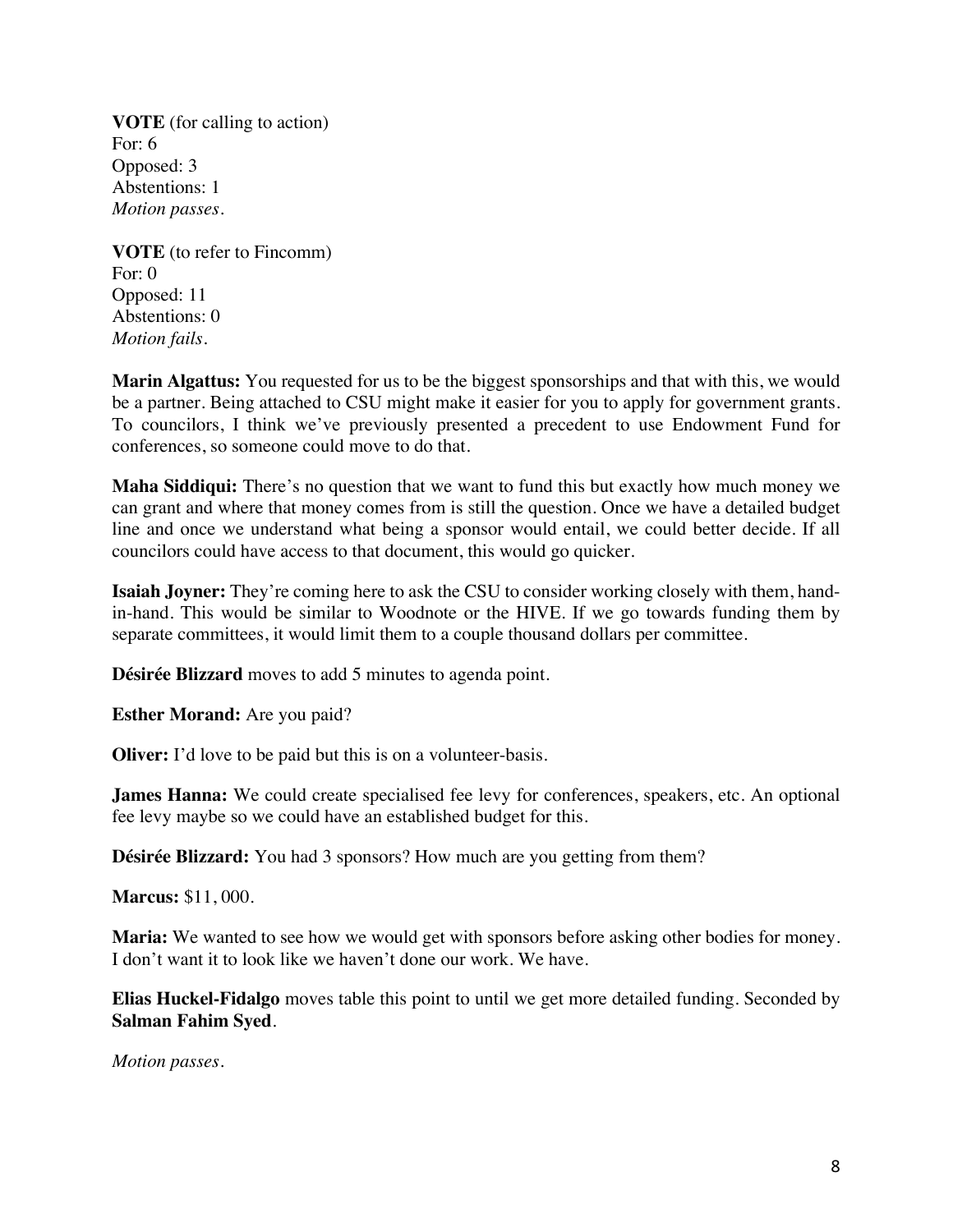**Désirée Blizzard:** Thank you for your time. You've caught us in a time where we're discussing where in our budget we should give money from, and how much we should give.

**Salman Fahim Syed:** The CSU Office is always open for questions and collaborations.

#### **c) Faculty Equality Referendum Question & d) Executive Referendum Question**

**Chris Kalafatidis and Danielle Beaudin:** We're going to present and inform council on referendum questions we've been preparing. I'm doing this as a student and not as an executive. On online opt outs, the current fee levy process is inaccessible. We want students to be educated about fee levies. The question we will pose is: Do you support Concordia bringing the opt out process online for student fee levy organisations? On faculty equality, currently Council is mostly made up of ASFA students. There's a lack of Science, Engineering, JMSB students. We're aiming for a more equal council, to change the composition of the council to be even. The question is: Do you support giving all faculties equal representation on the Council of

Representatives by changing the structure to three Arts seats, three Science

seats, three Gina Cody seats, three JMSB seats, three Fine Arts seats, and one Independent Student seat? On Presidents and VPs, currently there are five siloes, with executives all doing the same variations of tasks while managing a whole department. Executives should exclusively focus on dealing with the whole department. It's not productive for executives to have to answer to a workforce while juggling other things. As a student, it's hard to know who you should approach and what the current roles are meant to entail because they're so confusing. The question is: Do you support the following proposal to change the CSU executive positions from eight (8) Coordinators to a President and six (6) Vice-Presidents with more specialized tasks? This system with a President and various other executives under that is a lot clearer and more concise.

**Chairperson** reads By-Law 9.6.2 *"In addition to the above, the promoters of a petition for the calling of a referendum are responsible to come and present their petition to the Council of Representatives prior to circulating it on campus. The purpose of such a presentation is only to allow for discussion between Council and the promoters and to solicit feedback on the proposed question. The Council of Representatives shall have no decision- making power regarding the wording of any question presented for discussion, nor over the ability of the promoters to pursue their petition, nor over the putting of that question to referendum."*

**Chairperson:** You have no decision in this. It's just to solicit feedback from Council. I will cut this off at 20 minutes.

**Celeste-Melize Ferrus:** Will there be writing to make sure someone has a role pertaining to Loyola?

**Chris Kalafatidis:** VP Events will have to do things at Loyola.

**Celeste-Melize Ferrus:** I like how in the faculty equality point Science kids in ASFA are taken into consideration.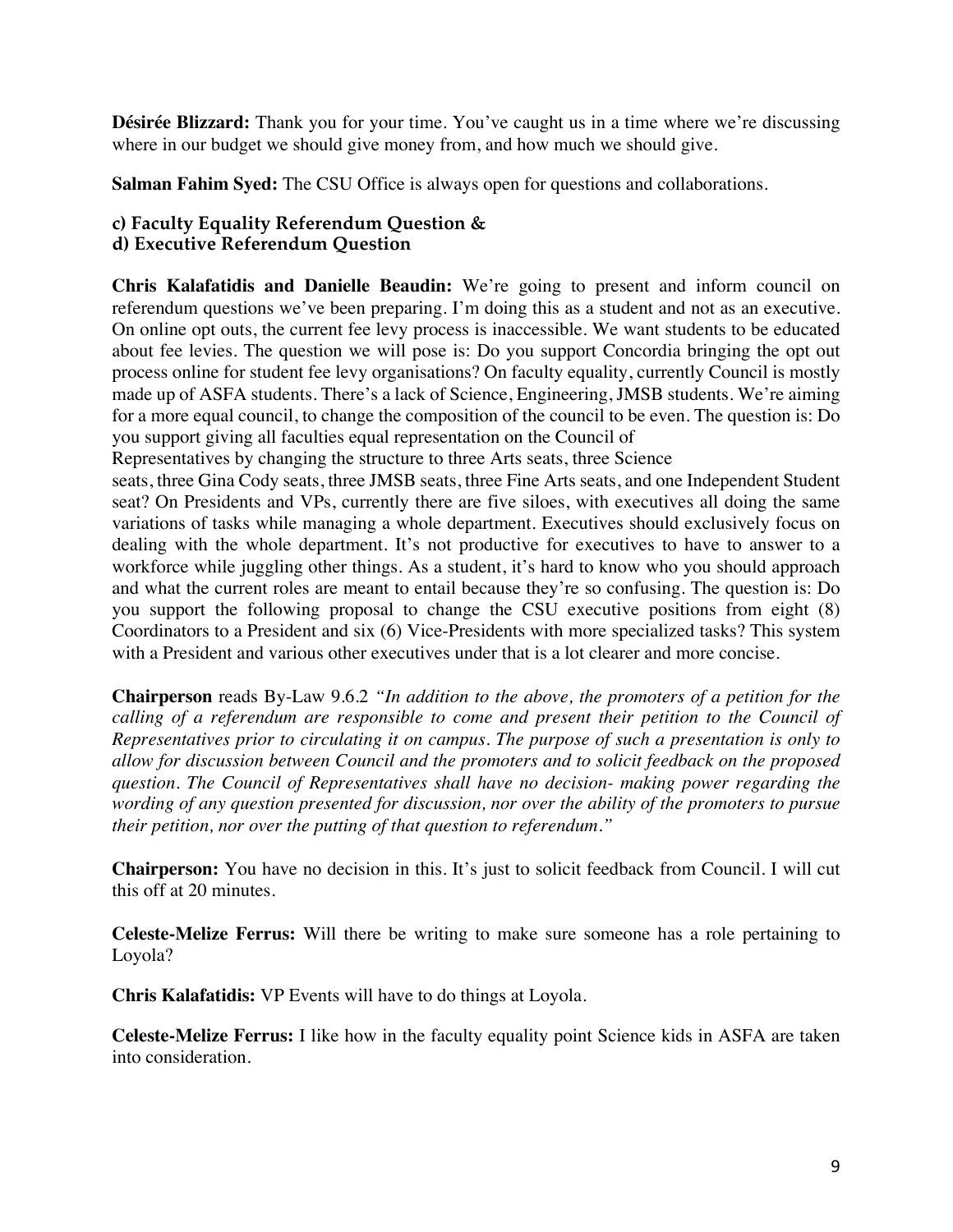**Esther Morand:** I'm wondering about the 3-3-3 split. We're supposed to be council representatives. It should be democratic. And we should represent the demographics of students. That's why there are more ASFA students. Also, Engineering and JMSB kids didn't run in the last election. There's a reason there's a cut and why there are more ASFA seats.

**Victoria Pesce:** Not all JMSB students feel the way you presented. It's a lifestyle choice and an issue of priority. The number of seats is proportional to the number of students within a faculty. It's more of a cultural problem than a representative problem. I do agree with the President/VP idea. We're a business and we should start acting like one.

**Chris Kalafatidis:** I agree that it's a culture problem. But why is there that culture problem? I think it exists because they're outvoted, and they feel like they have no say because of the ASFA majority.

**Naomi Barney Purdie:** I'd like to remind councilors that this is meant to inform us. It's going to go to referendum whether we like it or not. It's a by-law change so it'll come to council anyway. I want to encourage everyone to just think about it until we can decide on it.

**Elizabeth Tasong:** I understand the logic behind the equal split, but how would this make it better?

**Chris Kalafatidis:** The problem is that if you're not in the in-crowd with connections, the assumption is you don't have much say in the problem.

**Elizabeth Tasong:** I think this culture change won't be fixed with this. I think the existence of harmful spaces within council to women and people of colour is more imperative and I don't see the benefit of this. I don't think Concordia needs to be a business model.

**Salman Fahim Syed:** What about independent students?

**Chris Kalafatidis:** Independent students are represented in the model. We didn't know how to add this in the pie chart.

**Salman Fahim Syed:** But why not three independent seats if you're aiming for equal seating?

**Chris Kalafatidis:** We have not had them run in a long time. And they're declining in numbers.

**Ahmadou Sakho:** I don't think the issue is faculty culture but more so the political nature of Concordia. It's good to ask this question of students. But I think we should encourage more student involvement and address the political culture of Concordia instead of this referendum question.

**Elias Huckel-Fidalgo:** Have you thought of doing the split to be proportionate to the number of Arts and number of Science within ASFA?

**Danielle:** The reason we split it is that it becomes more similar to the representation of the school. We want to keep it equal. There'll be more competition within the elections. They'll feel like they'd have a chance and a say.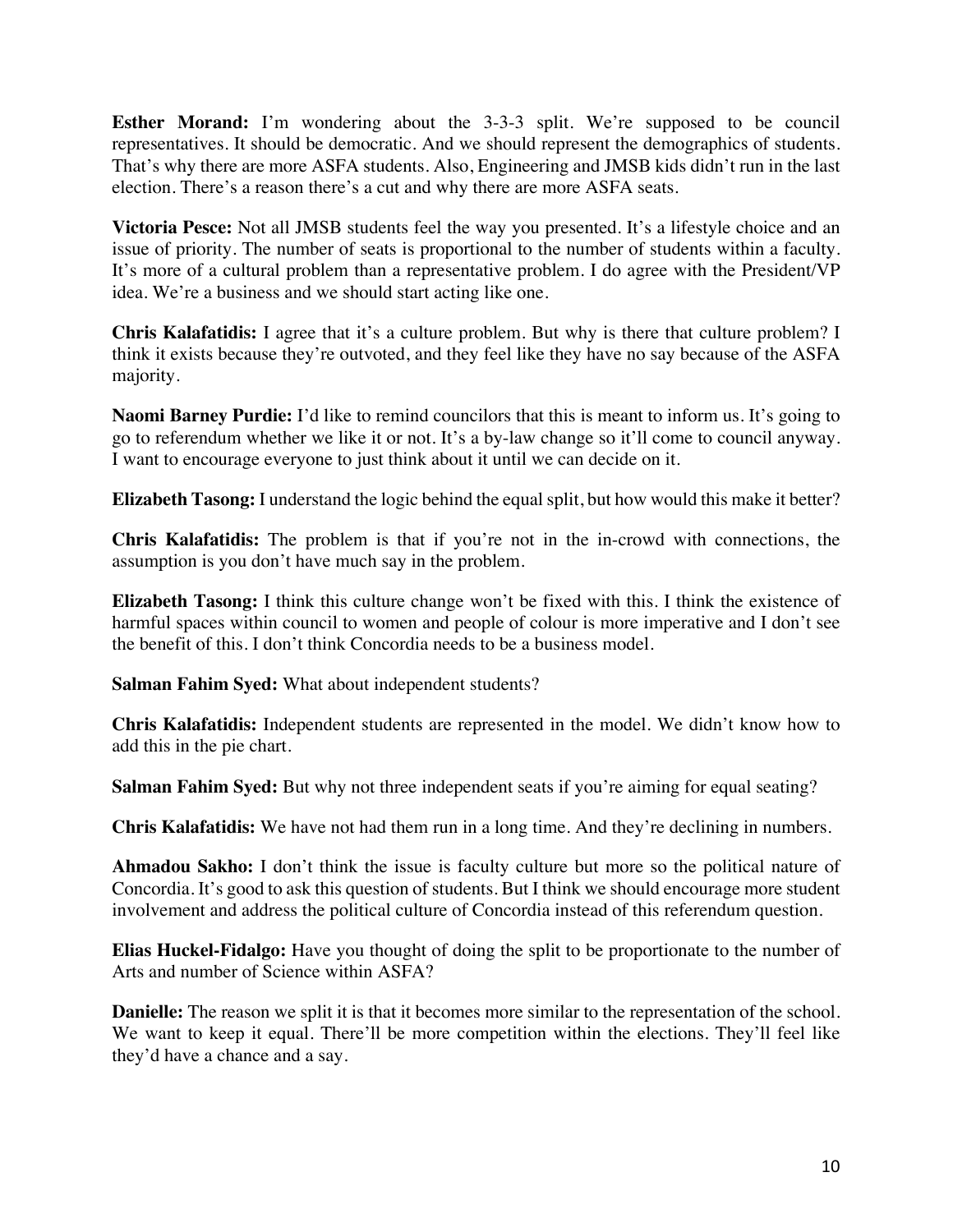**Elias Huckel-Fidalgo:** Would you not like to add what I said as another option to see what students think?

**Danielle:** We'll look into it.

**Maha Siddiqui:** I agree that there is a lack of representation, but I think we have different definitions of representation. How often do we see ethnic minorities, different gender, LGBTQI+ students on council? The fact that there are more ASFA seats is proportional to the number of ASFA students. To limit the number of ASFA seats to be less than proportional would be to limit the number of minorities on Council. We need to fill seats. Instead of finding ways to motivate more people to run, structural change will not help this. Marketing is also a problem.

**Hannah Jamet-Lange:** ASFA is divided into 3: Humanities, Social Sciences and Sciences. I see the value of splitting then but then I think you would have to include those as well. In general, we would have less councilors across the board with this plan. This model makes it less of a representational democracy. Concordia likes democracy especially within the Quebec-Anglophone context. It's a marketing problem that there are less of other faculties like JMSB. The 5 siloes would make it less democratic. The referendum questions are also biased.

**James Hanna:** We should move on.

**Jarrad Haas:** There was more than one seat for Fine Arts, but no one is there. At the end of the day, Fine Arts does not represent 20% of the school. It wouldn't make sense for us to wield more power than we should. It would resemble an Electoral College.

**Isaiah Joyner:** I'm amenable to whatever the students want. The point is that council needs representation. Council also tackles specific matters within specific faculties. So JMSB students might write off CSU as an option when thinking of bodies to approach. We need to come with an open mind. We should represent our faculties but also remember other faculties and consider what they need.

## **e) Finance Presentation**

**Désirée Blizzard:** This is an informational. Health and Dental plans have increased. This plan has been very successful in the last few years. The plan was frozen for 2 years. The price increased due to mental health coverage, inflation, and inclusion of EmpowerMe. We're still the lowest university plan in the city. On Quarterly Actuals, we are on the route to a surplus. It's going well. There are no reasons to be alarmed. We have \$96k in the Endowment Fund compared to \$145k in June 2019. The fund was used on smaller projects last year. This is because the CSU only recently discovered the Endowment Fund, understood what the fund is for and what it can do.

**James Hanna:** How does SEF funds get approved? Because I didn't approve the funds for the governance review last year.

**Désirée Blizzard:** I can check but it could've been a meeting you weren't there for.

**Marin Algattus:** In the Standing Regulations, there is no law on how we use it. So, it might've not gone to council.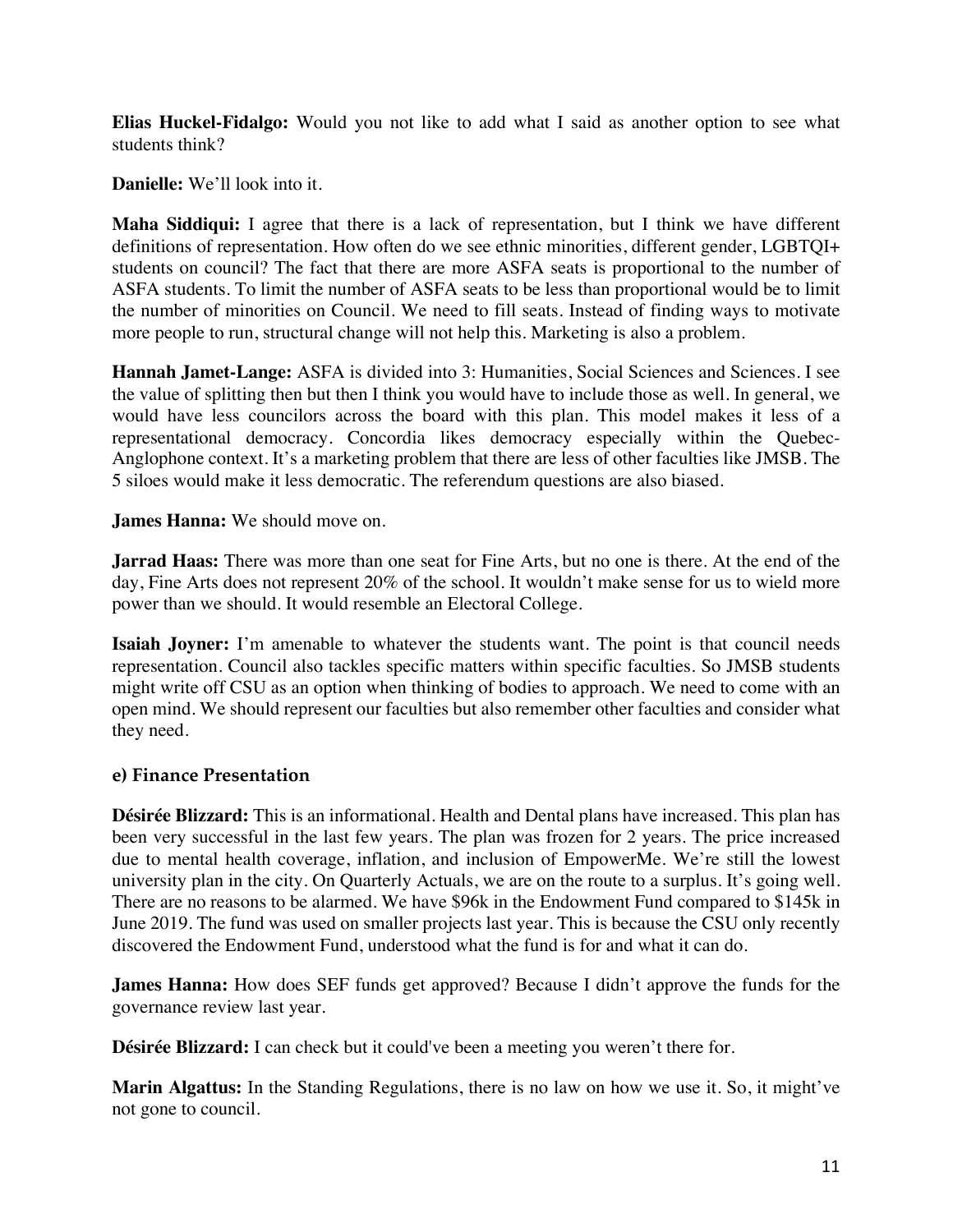**Désirée Blizzard:** It is in the Standing Regulations.

**Naomi Barney Purdie:** Can Clubs Spaces use SEF without Council permission?

**Chairperson:** It's Standing Regulations Chapter XI 208.

**Désirée Blizzard:** My understanding is that with Andrew, Clubs was allocated \$5000. Andrew said yes to up to \$5k coming out of SEF. I'll meet with him this week to check. Usually, council has to say yes or no to funds coming out of SEF, and then I go to Andrew.

**Esther Morand:** There's \$9k put in the online voting pilot project?

**Patrick Quinn:** It's well under what we spent in the past for similar things. It's quite a steal, honestly. We didn't know it was from SEF.

**Désirée Blizzard:** It's going to be less expensive this year. We have less of a need for security or polling clerks. For SSAELC fund, all projects were supported from the interest of SSAELC. These are all the projects that were approved. Not all have claimed this money but we're in talks with the specific projects. Now, we're focussing on student involvement initiatives. Finally, on financial mismanagement, things we've established are to not give money out of Operational Budget at the beginning of the year, to not spend all budgeted funds just because they were budgeted, to encourage diverse funding for groups instead of relying on CSU like what we did just now and to give a time limit for reimbursement. We had cheque reimbursements for projects done last year and it becomes very complicated otherwise.

**Chris Kalafatidis:** I've noticed this as a problem, it's not professional to get a group of people to present to council. When put on the spot, it could be a stressful environment and our questions might come across as condescension. I don't think people should ask for money from council in council.

**Désirée Blizzard:** We could also create a budget line for unexpected projects.

## **6. APPOINTMENTS**

## **a) Sexual Misconduct & Sexual Violence Standing Committee (1 spot)**

**Chris Kalafatidis:** Currently, appointments committee is backed up. We thought we could bring this to council first before we find a student-at-large. It would be cool to have someone inside of the council in the committee. Does anyone want to be on this committee as the Alternate? You get to speak but you won't have voting rights.

#### **Elizabeth Tasong** and **Esther Morand** are interested.

**Salman Fahim Syed:** If there a few, will there be a vote?

**Chairperson:** Yes, it will go to secret ballot.

**Naomi Barney Purdie:** I wanted to confirm that both candidates were appointed to both positions.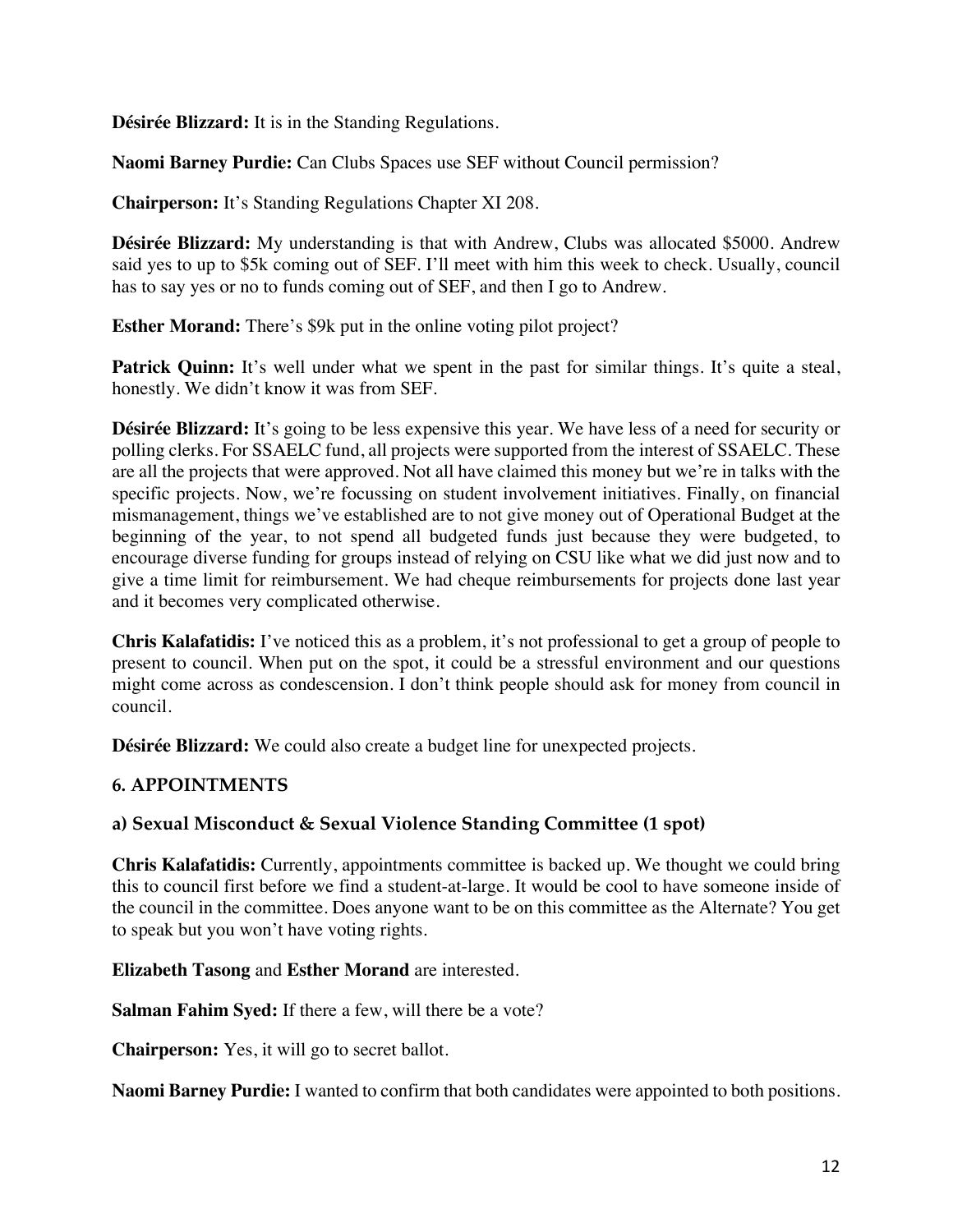**Chris Kalafatidis:** I haven't been getting responses from one of them.

**Naomi Barney Purdie:** Do we have to do secret ballot?

**Chairperson:** Yes. Council moved for that last council.

**Naomi Barney Purdie** moves to cancel the resolution that all appointments with more nominees than seats would go to a secret ballot. Seconded by **Esther Morand**. There are oppositions.

**Jarrad Haas:** Would this be forever?

**Chairperson:** A secret ballot could be called then, if needed.

**VOTE** *Motion fails.* 

**Esther Morand:** Can I be the student-at-large, as a councilor?

**Chris Kalafatidis:** You wouldn't be representing the council, just undergraduates. You would have no vote.

**Jarrad Haas:** We have a lot of councillors who aren't here presently.

**Chris Kalafatidis:** This is urgent. It was also an agenda point. If they were interested, I believe they would've said something.

**Elizabeth Tasong:** I'm really interested. I'm already on policy, and I'm interested in building beyond those policies and identifying blind spots. I'd like to see where we're lacking and how better to protect student interests. I am also in a position to reflect and present better insights.

**Salman Fahim Syed** moves to appoint **Elizabeth Tasong**. Seconded by **Jarrad Haas**.

**Chris Kalafatidis:** Does anyone want to express interest in that second seat because that person isn't responding.

**Chris Kalafatidis** presents the following: Deeming the resignation of the second voting member of the comm, BIRT that we appoint Esther Morand and Elizabeth Tasong, with Elizabeth Tasong receiving voting rights.

## **b) Concordia Council on Student Life (2 spots)**

**Eduardo Malorni:** Every time a student group isn't able to fill a seat on CCSL, we need to step in. So, now we need to fill that seat for them. We require seven people to fill existing empty seats and we need people to fill those soon. To expedite this, we are opening it to councillors.

**Esther Morand** nominates self. Seconded by **Jarrad Haas**.

**Lindsay Surerus** nominates self. Seconded by **Elizabeth Tasong**.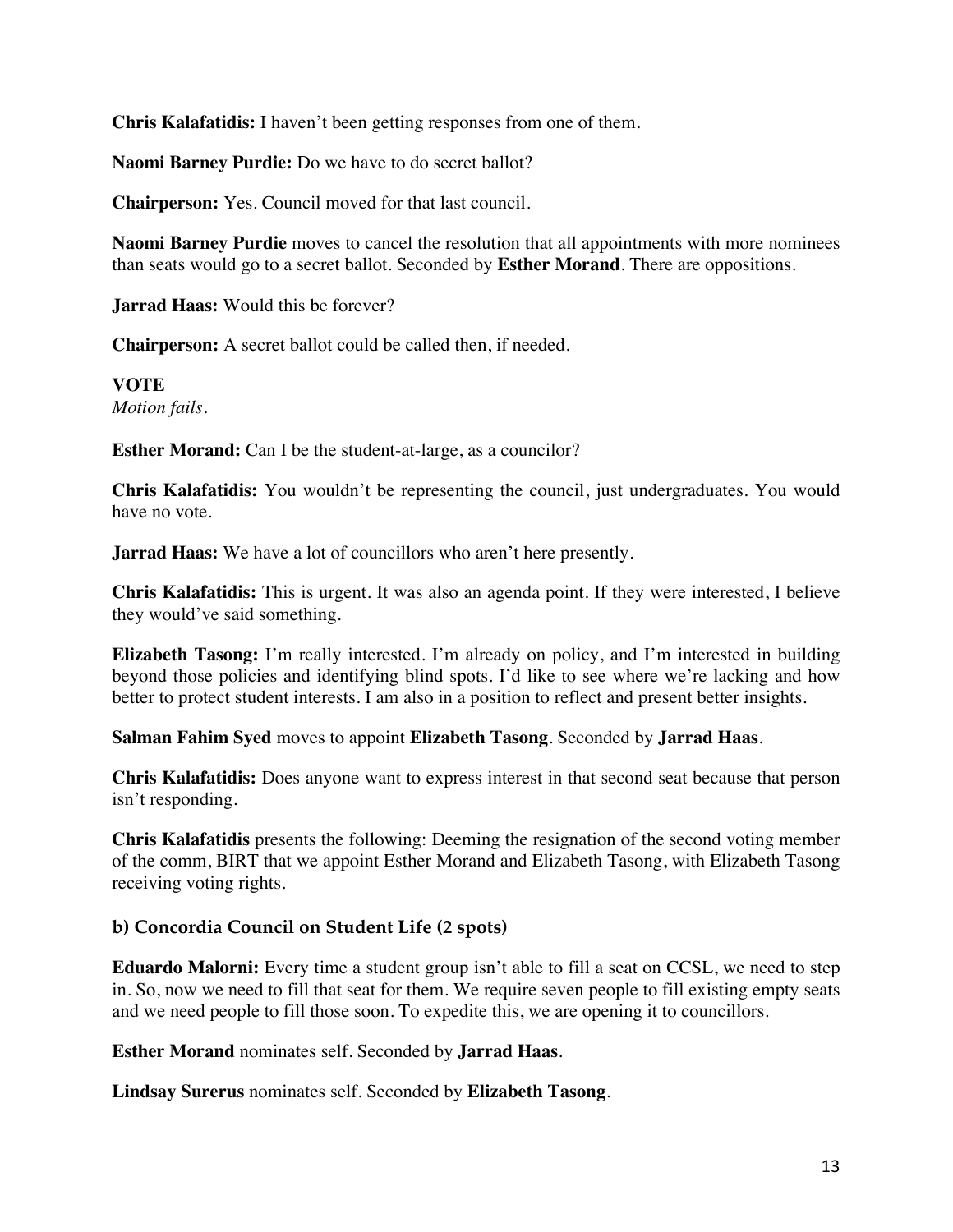#### **Esther Morand** nominates **Salman Fahim Syed**. **Salman Fahim Syed** rejects.

**Jarrad Haas** moves to appoint candidates to CCSL. Seconded by **Ahmadou Sakho**.

#### **c) Sustainability Coordinator**

**Chris Kalafatidis:** The candidate can be at the next committee meeting.

#### **d) Strategic Planning Committee**

**Chris Kalafatidis:** We want to appoint councillors to the committee. I'll read Arad's motivation for wanting to join.

**Chris Kalafatidis:** On behalf of **Arad Andrew Banis**: I was the sole councillor on the previous strategic planning committee. Unfortunately, it was created at the end of the year, so we only had time to complete one meeting. I'd love if council can grant me the chance to complete my work. We've already performed a SWOT analysis to assess the strengths, weaknesses, opportunities of growth, and threats against growth, for each individual CSU branch. Strategic planning is my specialty, having competed in 2 international strategy case competitions, and currently pursuing a career in the strategy division of my firm. The CSU lacks some baseline level of uniformity from one mandate to the next, because of the amount of turnover we get. Finally, it should be mentioned that this year, I am only on one committee, the finance committee, so contributing to our collective work at the CSU with a second committee would be appreciated.

**Naomi Barney Purdie** moves to appoint **Arad Andrew Banis**. Seconded by **Elias Huckel-Fidalgo**.

**Elias Huckel-Fidalgo** nominates self. Seconded by **Elizabeth Tasong**.

**Ahmadou Sakho** nominates **Salman Fahim Syed**. Seconded by **Salman Fahim Syed**.

**Jarrad Haas** moves to appoint candidates to committee. Seconded by **Esther Morand**.

**Isaiah Joyner:** Can other executives be there?

**Elias Huckel-Fidalgo:** Yes. I spoke to Arad about this. The point is to get everyone's idea and pitch in to how we want council to move going forward.

#### **7. NEW BUSINESS – SUBSTANTIVE**

#### **b) PostSecret**

**Marin Algattus:** I'm looking for money in the endowment fund for \$3000. I'm currently also looking at other funding bodies.

**Esther Morand** moves to allot \$3000 to PostSecret. Seconded by **Salman Fahim Syed**.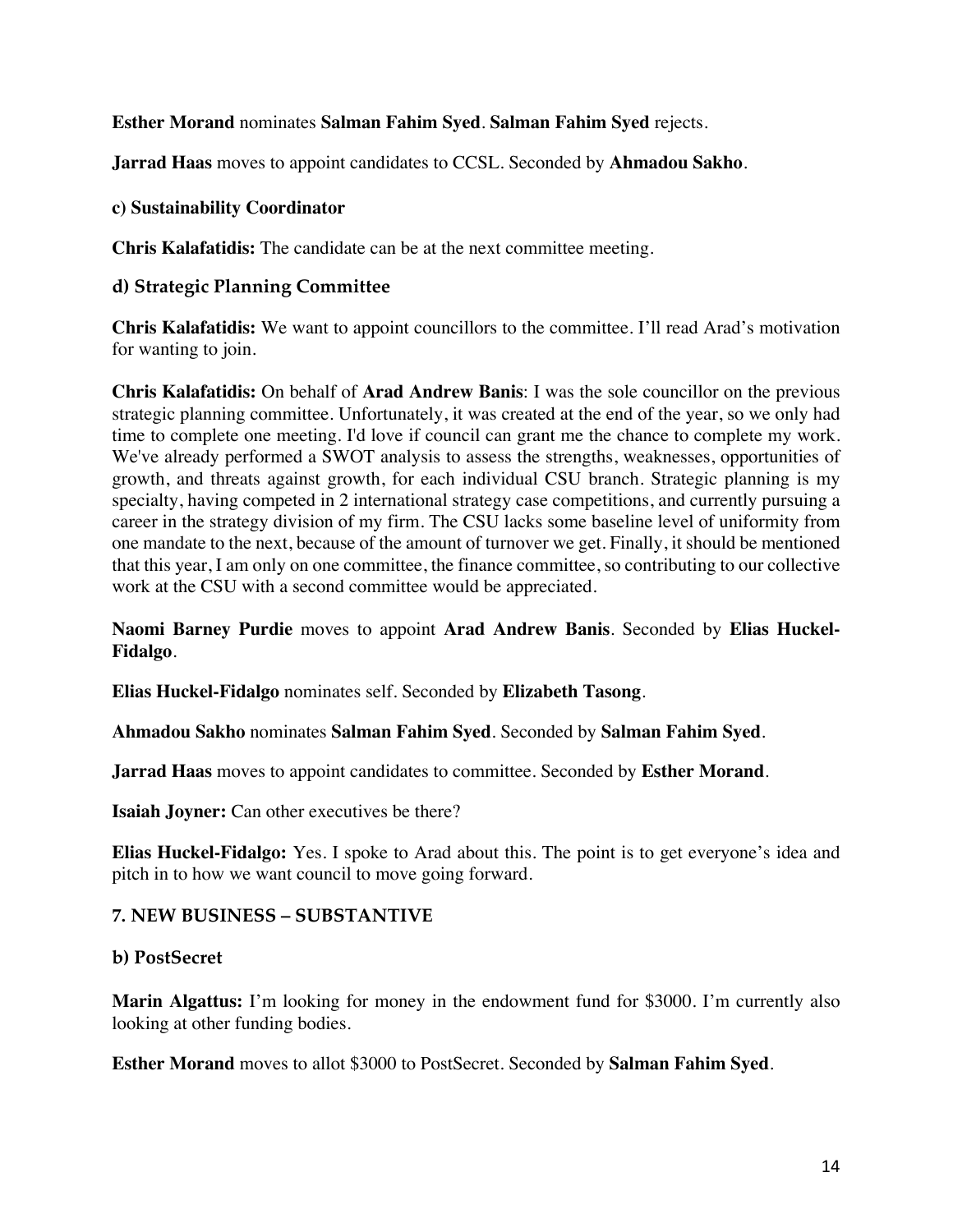**Marin Algattus:** I am applying to funding bodies, QPIRG Discretionary. I want to be transparent. None of these sponsors are confirmed.

**Naomi Barney Purdie:** I'm confused. Under this I see CSU \$2000 confirmed.

**Marin Algattus:** Isaiah has agreed to give \$2000.

**Isaiah Joyner:** This is under the Speaker's Series Line. I am able to allocate from that budget line to this.

**Elizabeth Tasong:** I support giving funding in general to this. I'm amenable to the amount. The ballpark you've put here seems reasonable.

**Marin Algattus:** This can be really good for inspiring students to join the mental health field. I encourage you to check out the website.

**Celeste-Melize Ferrus:** I'm also amenable. But why are we charging our students?

**Marin Algattus:** I just assumed councillors might be more amenable to this presentation if I planned to supplement money from charging students.

**Chris Kalafatidis:** When people ask for large amounts of money, I get concerned. \$3k is fairly small. I don't think this is a lot of money for something Marin's very passionate about.

**Naomi Barney Purdie:** Thank you for the update. I didn't know how I felt about this at the last council meeting. But the examples from other universities and the smaller amount makes me feel better. I would suggest making it free for Concordia students.

**Elias Huckel-Fidalgo:** Where was this going to be -- both campuses?

**Marin Algattus:** For the venue, I was looking at the Alumni Theatre because it's cheaper. The actual PostSecret cards would be all over both campuses. I'm also working with sororities; they volunteered.

**Jarrad Haas** calls to question.

**VOTE** For: 9 Opposed: 0 Abstentions: 0 *Motion passes.*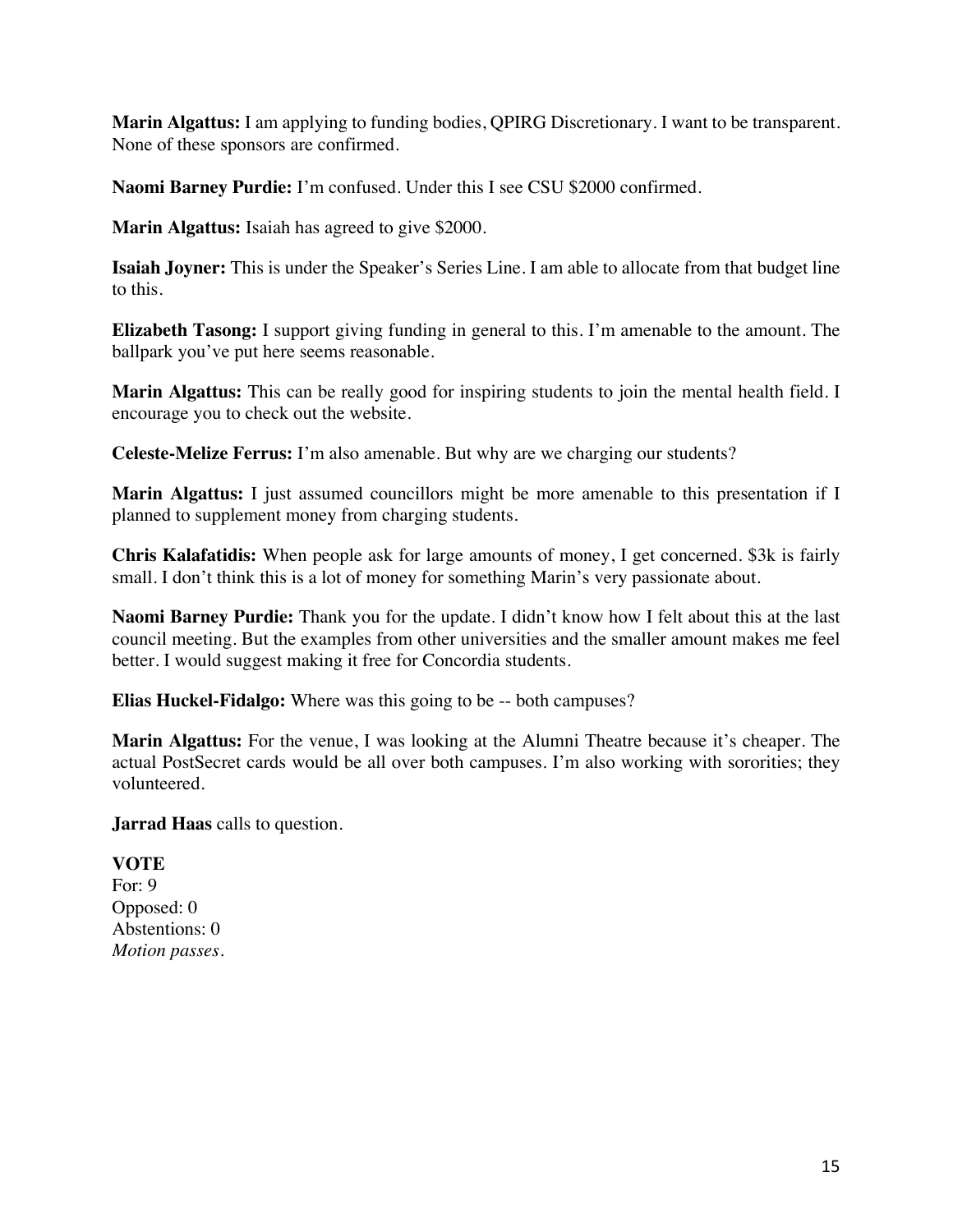## **d) Budgetary Impact**

**Désirée Blizzard** presents the following motion. Seconded by **Elias Huckel-Fidalgo**.

*WHEREAS* motions are discussed, voted on, and implemented often with no consideration for the budget

*WHEREAS* this matter causes budget overruns.

*WHEREAS* the CSU has been in a financially precarious environment, surviving with debt money from SSAELC.

*WHEREAS* the CSU's role is to ensure smooth continuation in order to best provide its services to the student base

**BE IT RESOLVED THAT** all motions require a budgetary impact estimation, be it an increase, a decrease, or nil, suggesting the exact budget lines affected.

*BE IT FURTHER RESOLVED THAT* that if this budgetary impact causes a deficit position within the budget line, an additional proposal be included for how this may be funded. BIFR that in such instances, the Finance Coordinator be consulted to determine the best funding avenue. This consultation is strongly encouraged but not mandatory.

*BE IT FURTHER RESOLVED THAT* that the budgetary impact of this motion is nil.

#### **VOTE**

For: 6 Opposed: 0 Abstentions: 2 *Motion passes.* 

## **c) Mindfulness Project**

**Désirée Blizzard** presents the following motion. Seconded by **Elizabeth Tasong**.

*WHEREAS* finance committee was mandated to find a guaranteed \$5000 to fund the Mindfulness Project from the CSU Operating budget.

*WHEREAS* finance committee was mandated to find up to an additional \$17,000 from the CSU Operating budget for this purpose.

*WHEREAS* finance committee's analysis has shown that:

(1) a surprise expense coming late in the budget is difficult to process and undue stress on resources;

(2) a large expense limits the ability to fund several grassroots projects;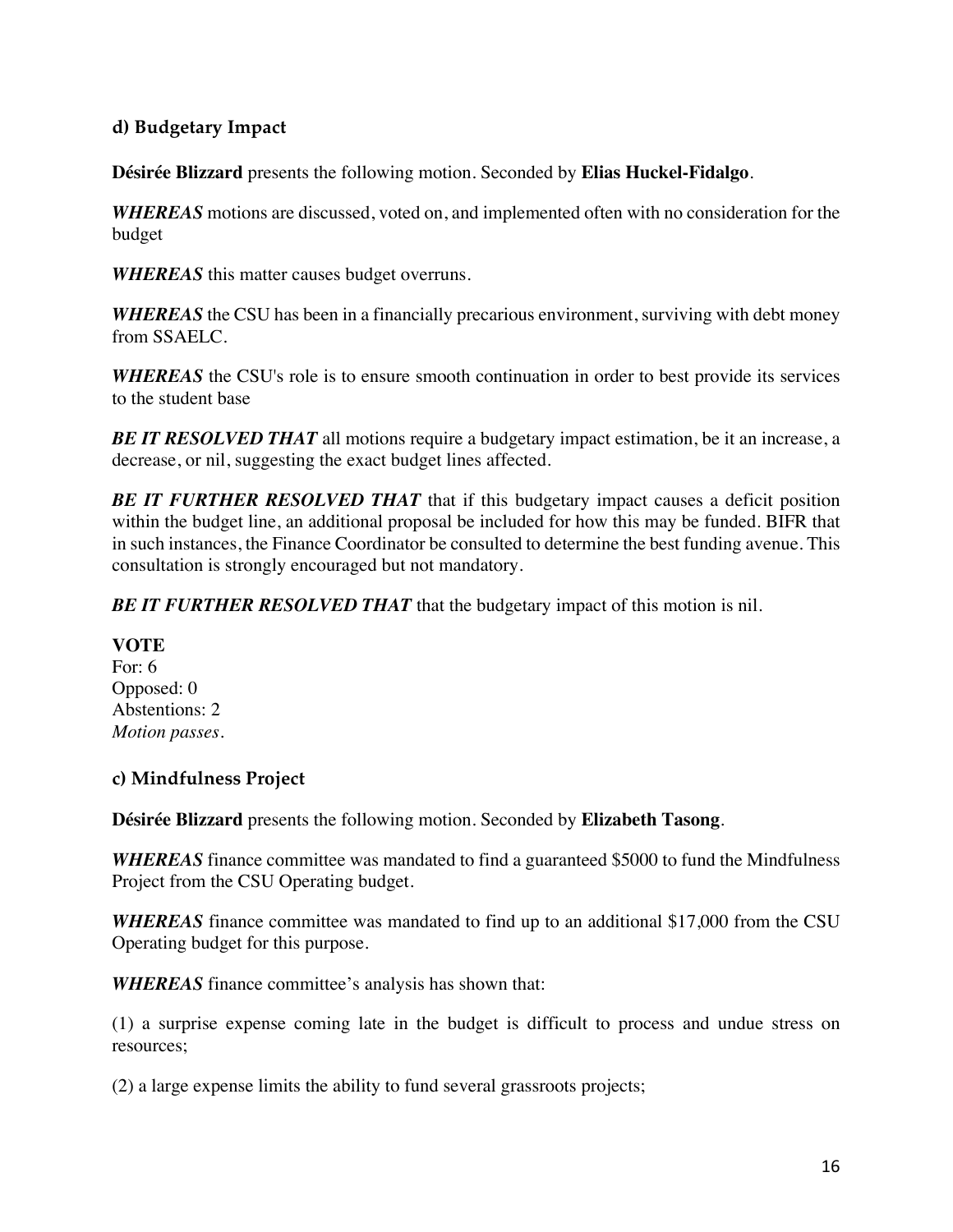(3) there is limited funding available within the CSU Operating budget.

*BE IT FURTHER RESOLVED THAT* that the Mindfulness Project budget be amended as follows:

Proposed Budget

Coordinator honorarium: \$3,000 brut (\$ 2,550 net) Instructor honorarium: \$6,353 brut (\$5,400 net) Marketing coordinator honorarium: \$750 (\$ 638 net) Materials: \$500 brut (\$500 net)

Ads/Marketing: \$500 brut (\$500 net)

Total Offered: \$11,103 brut (\$9,588 net)

*BE IT RESOLVED THAT* the Mindfulness project provides the CSU with 3 bi-monthly reports. These reports must contain:

(1) the activities that took place;

(2) complete listing of material and advertising expenses;

(3) complete listing of amounts distributed to coordinators.

*BE IT FURTHER RESOLVED THAT* the first report be due on December 1st, 2019.

**BE IT FURTHER RESOLVED THAT** the CSU encourages the Mindfulness Project to seek different funding sources, such as the Student Life Initiatives and Special Projects, among many others.

**Désirée Blizzard:** I spoke to Léa. She modified the budget after the last council. We didn't cut the pay for the speaker, but we did cut pay for the students. Essentially, this is what we determined was a good thing going forward. I can show you the second proposal.

**Elias Huckel-Fidalgo:** If we could not tap into the Operational, it would be great, because it was as struggle to find this number.

**Isaiah Joyner:** So is this a motion to incorporate this project to the line.

**Désirée Blizzard:** The line has been created. This motion is just saying that we would allocate \$11k to that line. It's still to be discussed where that money would come from.

**Isaiah Joyner:** Would it be possible to be a line of operations?

**Désirée Blizzard:** There is a \$42k surplus but that's only in case of emergency. I don't want to touch that amount. I'd rather budgeted expenses stay the same. That's the sentiment of the Budgetary Impact.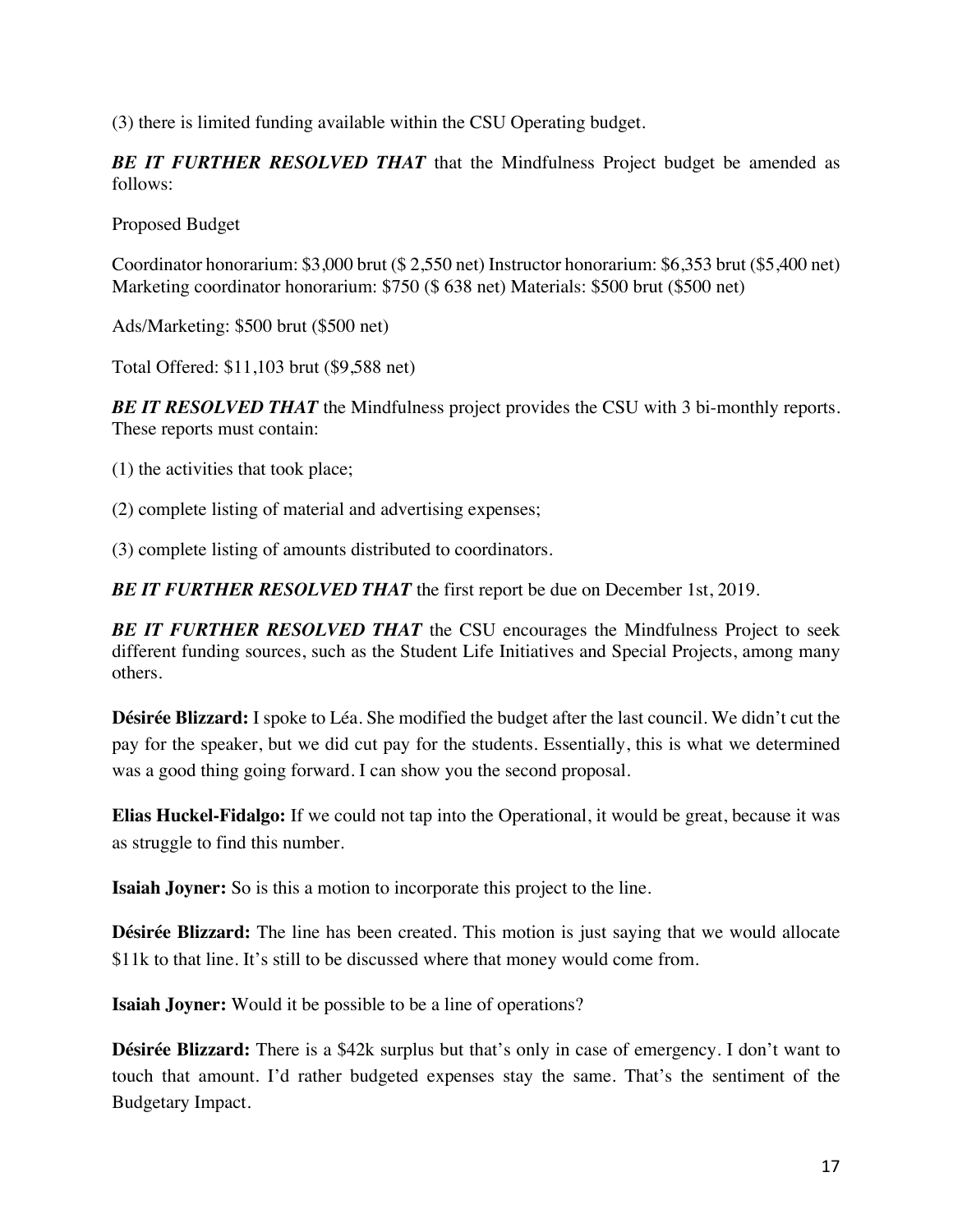**Elizabeth Tasong:** I'm concerned about it being mandated where it comes from Operational. I'd say council looks it over. I know there aren't enough councillors right now, but maybe we could motion to add to the next agenda to see where else it could come from. If council could vote for it not to come out of Operational, that would be great. I don't want to force it just because it can.

**Elias Huckel-Fidalgo:** The surplus is very precious when we have issues like salaries where the price was more than what was expected.

**Naomi Barney Purdie:** Do you think separating SEF from Operations would be better? Like a 50/50 split in how we pay for it?

**Isaiah Joyner:** The \$5000 initially proposed can be sent through Operational Grant through CAF. Everything else could come out of the surplus. We'll just have to go through a formal application process. The full budget wouldn't be able to fit in Operational.

**Désirée Blizzard:** I haven't had the chance to talk to Léa about this. I don't imagine she'll be very happy about this. So, it might come back to Council. If this proposal is adopted, we will start making these checks. The budget line has been created. The budgeted amount will be allocated to that budget line. We still have time to talk about CAF and SEF. The real-life impact is that I'll sign some checks this week. I'll give Council more updates at the next meeting.

## **VOTE**

For: 8 Opposed: 0 Abstentions: 0 *Motion passes.*

## **e) Clubs and Space Committee**

**Naomi Barney Purdie:** This was a point made my Victoria so I think we should table this since she's not here.

Patrick Quinn: If we keep tabling if people aren't here, it doesn't set a good precedent.

**Naomi Barney Purdie:** It's better to not silence someone who has opinions on something. She pulled it up.

**James Hanna:** I'm an executive on one of those clubs, so I'll be abstaining.

**Naomi Barney Purdie** moves to table. Seconded by **Elizabeth Tasong**.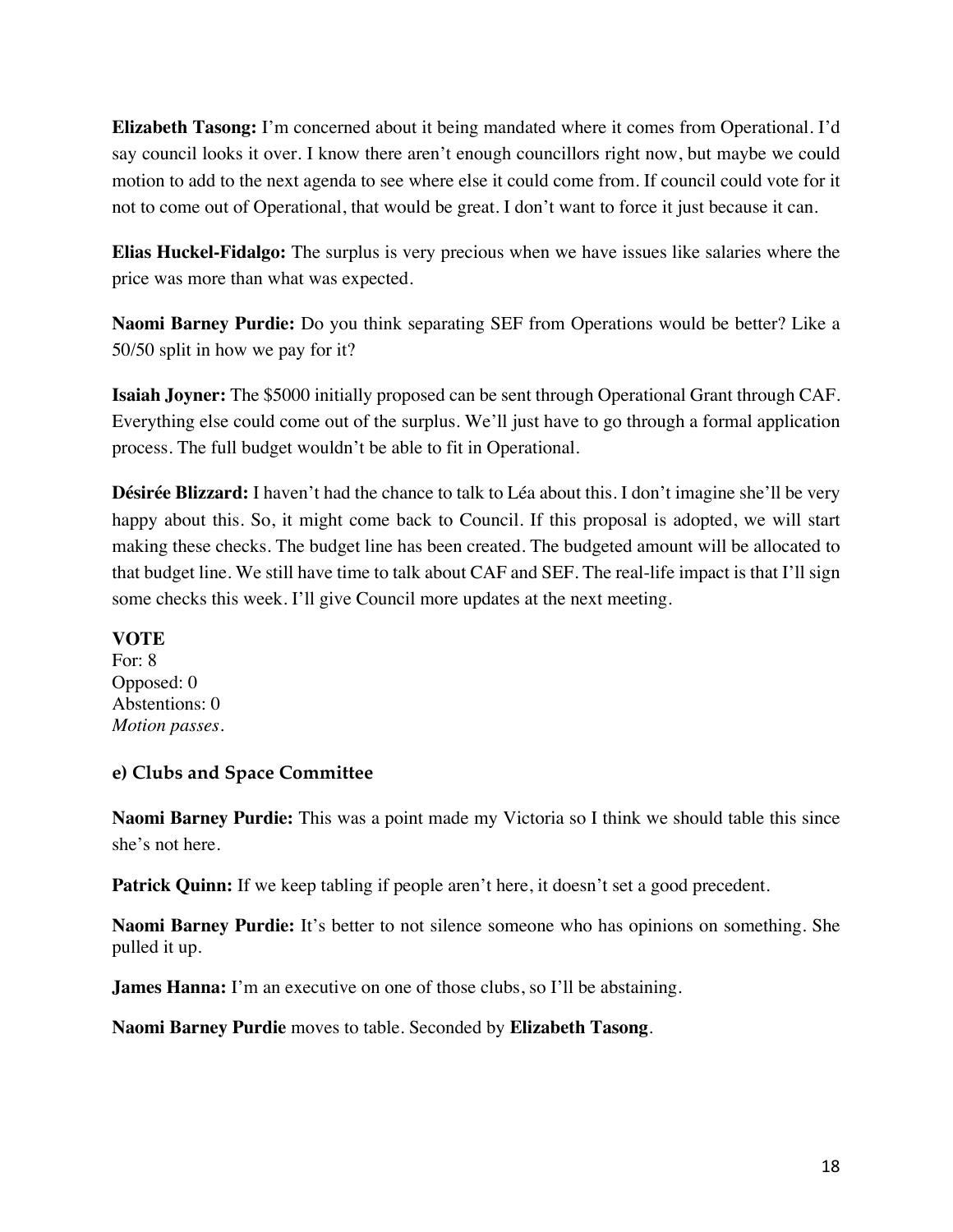**VOTE** For: 7 Opposed: 0 Abstentions: 1 *Motion passes*

**Patrick Quinn:** We shouldn't keep tabling minutes. It's up to them to speak. Nobody is favoured over anyone else.

**Celeste-Melize Ferrus:** Someone pulled my council minutes three meetings ago, and they still haven't come to talk to me yet.

**Chairperson:** If you have a question about something, bring it to the respective executives or councillors.

## **8. NEW BUSINESS – INFORMATIONAL**

#### **d) Loyola Food Situation**

**Celeste-Melize Ferrus:** Today there was a Loyola working group. They had very little student input. If anyone has any comments on the Loyola food situation, it'll be noted in the minutes, and I'll send it to them afterward.

**Isaiah Joyner:** What is the situation?

**Celeste-Melize Ferrus:** There is none.

**Esther Morand:** Are there microwaves?

**Celeste-Melize Ferrus:** G-Lounge was newly reopened. They have three microwaves. And there are microwaves on every floor.

**Esther Morand:** How many microwaves are there on Loyola campus? I've heard complaints.

**Celeste-Melize Ferrus:** I'll answer from memory. There are two at the G-Lounge in SP basement. There are two in basement. There are a few in the HIVE, I think? Two in SJ building. And definitely more than that.

**Elias Huckel-Fidalgo:** There are very few options near campus. There's a maximum of five restaurants in the vicinity.

**Isaiah Joyner:** I know there's a Tim Hortons.

**Esther Morand:** Are there other options for food apart from joints like Tim Hortons? I think it would be better to have fewer corporate restaurants. I think our students would appreciate that more.

**Naomi Barney Purdie:** Is there a space for more co-ops to establish themselves at Loyola?